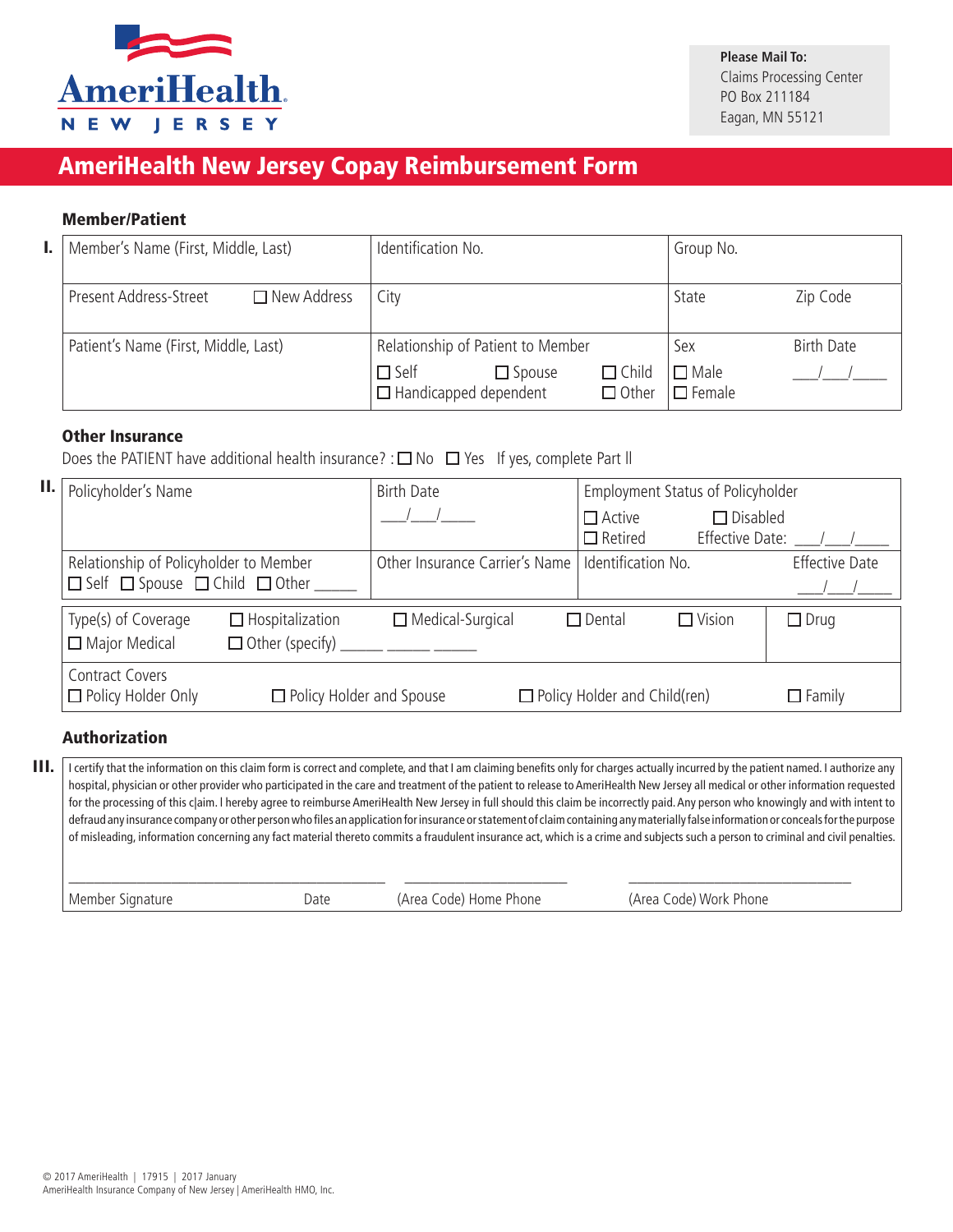

# Language Taglines and Nondiscrimination Notice

#### **Language Assistance Services**

**Spanish:** ATENCIÓN: Si habla español, cuenta con servicios de asistencia en idiomas disponibles de forma gratuita para usted. Llame al 1-800-275-2583 (TTY: 711).

**Chinese:** 注意:如果您讲中文,您可以得到免费的语言 协助服务。致电 1-800-275-2583。

**Korean:** 안내사항: 한국어를 사용하시는 경우, 언어 지원 서비스를 무료로 이용하실 수 있습니다. 1-800-275-2583 번으로 전화하십시오.

**Portuguese:** ATENÇÃO: se você fala português, encontram-se disponíveis serviços gratuitos de assistência ao idioma. Ligue para 1-800-275-2583.

### **Gujarati: �ચના ૂ** : **જો તમે�જરાતી ુ બોલતા હો**, **તો િન**:**���ુ**

**ભાષા સહાય સેવાઓ તમારા માટ���લ�� છે**.

1-800-275-2583 કોલ કરો.

**Vietnamese:** LƯU Ý: Nếu bạn nói tiếng Việt, chúng tôi sẽ cung cấp dịch vụ hỗ trợ ngôn ngữ miễn phí cho bạn. Hãy gọi 1-800-275-2583.

**Russian:** ВНИМАНИЕ: Если вы говорите по-русски, то можете бесплатно воспользоваться услугами перевода. Тел.: 1-800-275-2583.

**Polish** UWAGA: Jeżeli mówisz po polsku, możesz skorzystać z bezpłatnej pomocy językowej. Zadzwoń pod numer 1-800-275-2583.

**Italian:** ATTENZIONE: Se lei parla italiano, sono disponibili servizi di assistenza linguistica gratuiti. Chiamare il numero 1-800-275-2583.

#### **Arabic:**

ملحوظة: إذا كنت تتحدث اللغة العربية، فإن خدمات المساعدة اللغوية متاحة لك بالمجان. اتصل برقم .1-800-275-2583

**French Creole:** ATANSYON: Si w pale Kreyòl Ayisyen, gen sèvis èd pou lang ki disponib gratis pou ou. Rele 1-800-275-2583.

**Tagalog:** PAUNAWA: Kung nagsasalita ka ng Tagalog, magagamit mo ang mga serbisyo na tulong sa wika nang walang bayad. Tumawag sa 1-800-275-2583.

**French:** ATTENTION: Si vous parlez français, des services d'aide linguistique-vous sont proposés gratuitement. Appelez le 1-800-275-2583.

**Pennsylvania Dutch:** BASS UFF: Wann du Pennsylvania Deitsch schwetzscht, kannscht du Hilf griege in dei eegni Schprooch unni as es dich ennich eppes koschte zellt. Ruf die Nummer 1-800-275-2583.

Hindi: ध्यान दें: यदि आप हिंदी बोलते हैं तो आपके लिए मुफ्त में भाषा सहायता सेवाएं उपलब्ध हैं। कॉल करें 1-800-275-2583।

**German:** ACHTUNG: Wenn Sie Deutsch sprechen, können Sie kostenlos sprachliche Unterstützung anfordern. Wählen Sie 1-800-275-2583.

**Japanese:** 備考:母国語が日本語の方は、言語アシス タンスサービス(無料)をご利用いただけます。 1-800-275-2583へお電話ください。

#### **Persian (Farsi):**

توجه: اگر فارسی صحبت می کنيد، خدمات ترجمه به صورت رايگان برای شما فراھم می باشد. با شماره 1-800-275-2583 تماس بگيريد .

**Navajo:** Díí baa akó nínízin: Díí saad bee yáníłti'go Diné Bizaad, saad bee áká'ánída'áwo'déé', t'áá jiik'eh. Hódíílnih koji' 1-800-275-2583.

**Urdu:**

توجہ درکارہے: اگر آپ اردو زبان بولتے ہيں، تو آپ کے لئے مفت ميں زبان معاون خدمات دستياب ہيں۔ کال کريں .1-800-275-2583

**Mon-Khmer, Cambodian**: សូ�េ��្តចប់�រ�មណ៍ ៖ ប្រសិនបើអ្នកនិយាយភាសាមន-ខ្មែរ ឬភាសាខ្មែរ នោះ ជំនួយផ្នែកភាសានឹងមានផ្តល់់ជូនដល់លោកអ្នកដោយឥត គិតៃថ្ល។ ទូរសពទេទេលខ 1-800-275-2583។

(OVER)